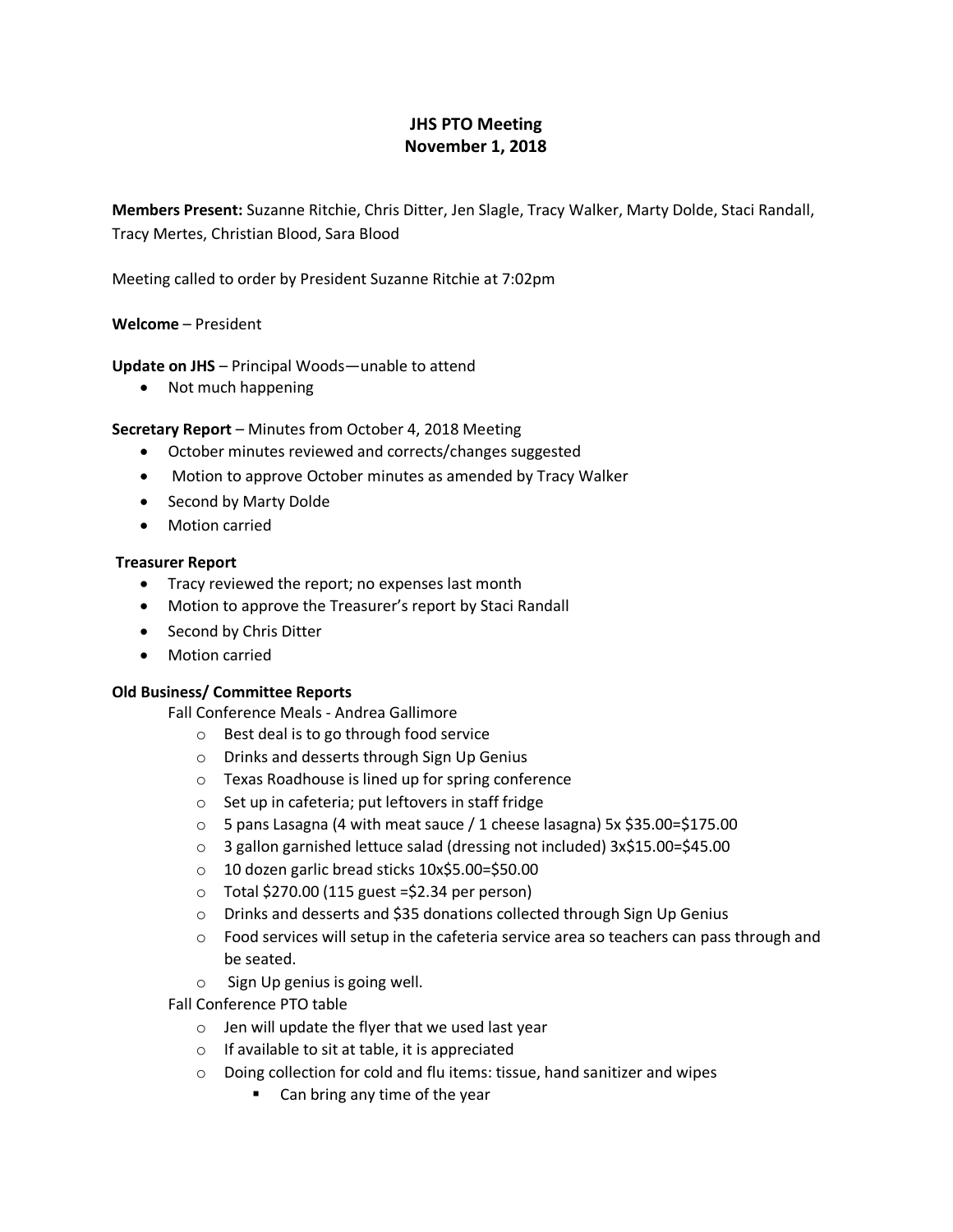■ Can set up a wish list in Amazon; Tracy will set that up

Staff Appreciation Report - Oct. Mailbox Treat

- o Fruit and Nut Granola Bar with the note
	- You are BAR none the Best. Thanks for setting the BAR so high for our students. Go Dragons.
- o November a blessing mix
- o December—snowman soup
- Apparel Sales
	- $\circ$  Approved to used Broken Arrow—1 year contract; committed to work with the PTOs
	- $\circ$  Chelsey Tanke set up Nov 5-26<sup>th</sup>.
	- o **Sale Date:** November 5-November 26. An Email will be sent through the school to all parents.
	- o **Flyer:** Will print copies of the flyer and have at the PTO table during Parent Teacher **Conferences**
	- o **Samples to try on:** Parents will be able to stop by JMS on Thursday, November 8 from 1:30 pm-8:00 pm and then again on Tuesday, November 13 from 4:30-8:00 pm.
		- Why only one school? Items need to be ordered, which costs money, so if we have one location, we only have to order 1 set of samples. JMS has ample parking, so it seemed like the best location.
		- Parents can enter JMS on the east side of the building. Parking lot between Wallace and JMS.
	- o Broken Arrow is creating some awesome new items!
- Staff Cookie Walk Dec 18
	- o Will start sending requests later in the month
- PTO Website
	- $\circ$  Up and running at [https://www.johnstonhspto.com/;](https://www.johnstonhspto.com/) take a look and provide feedback
	- o We can update very easily and add pages
	- o Announcements should be on the first page
	- $\circ$  Tracy is paying for the web site; cheaper to purchase for 2 years versus one
	- o What calendar do we want on there?
	- o The PTO web site will be added to the high school web site; do a widget for shop amazon on our site
	- $\circ$  Review what we want to update at each meeting; we can put agenda on there too

## **New Business**

Teacher Grant requests – present, discuss and vote

- o Reviewed spreadsheet of grant applicants
- o 8 people applied; have \$1600 to award
- o Applicants asked for over \$9000
- o Mr. Woods provided input
- $\circ$  Discussed if we should review some of the ones we are declining to see if there are ways we can still help; some voiced it would be nice to know about needs in regard to Christine Wolford's student led program; it seems the needs just need to be communicated more effectively.
- o How do we communicate to all of those who submitted grant proposals?